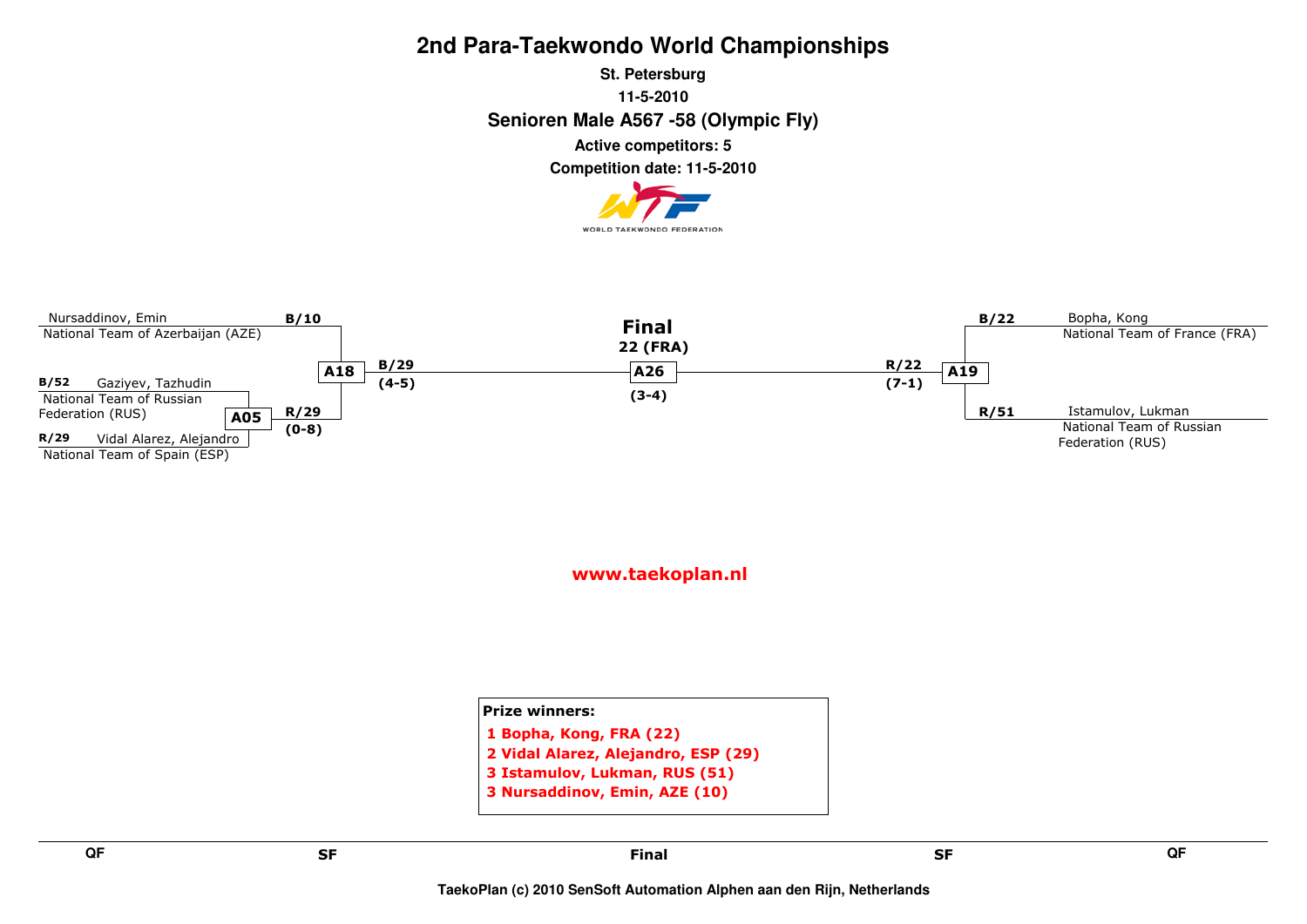**Senioren Male A567 -68 (Olympic Feather) St. Petersburg11-5-2010Active competitors: 6**

**Competition date: 11-5-2010**





| <b>Prize winners:</b>                |
|--------------------------------------|
| 1 Kumaev, Muhtar, RUS (53)           |
| 2 Huseynov, Anar, AZE (12)           |
| 3 Saez-Manzanares, Nicolas, FRA (23) |
| 3 Milare, Ronald, KEN (49)           |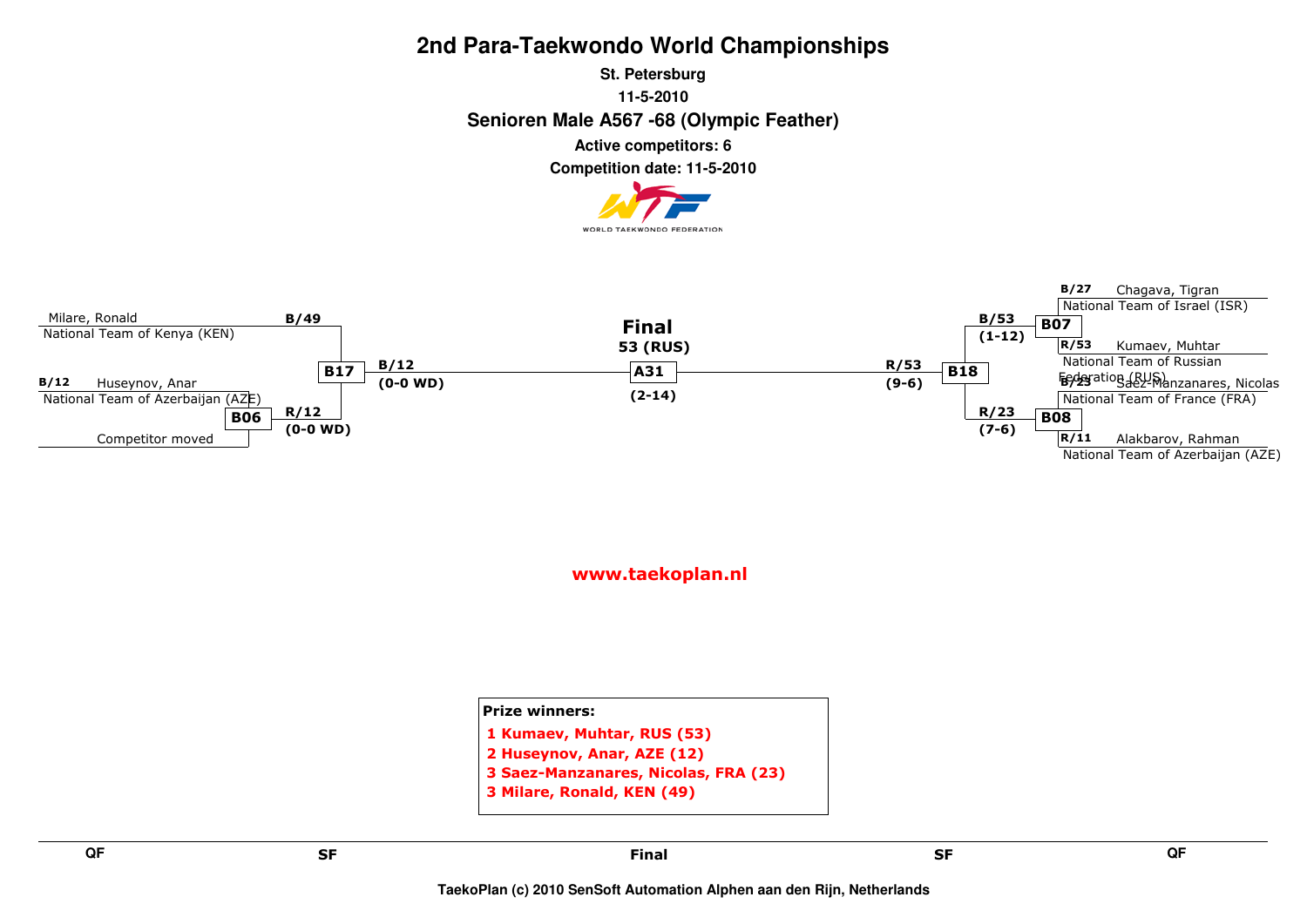#### **Senioren Male A8 -58 (Olympic Fly) St. Petersburg11-5-2010**

**Active competitors: 13**

**Competition date: 11-5-2010**





|    |           | 3 Davaasuren, Shirnen, MGL (3) |           |    |         |
|----|-----------|--------------------------------|-----------|----|---------|
| QF | <b>SF</b> | <b>Final</b>                   | <b>SF</b> | QF | 1st rnd |
|    |           |                                |           |    |         |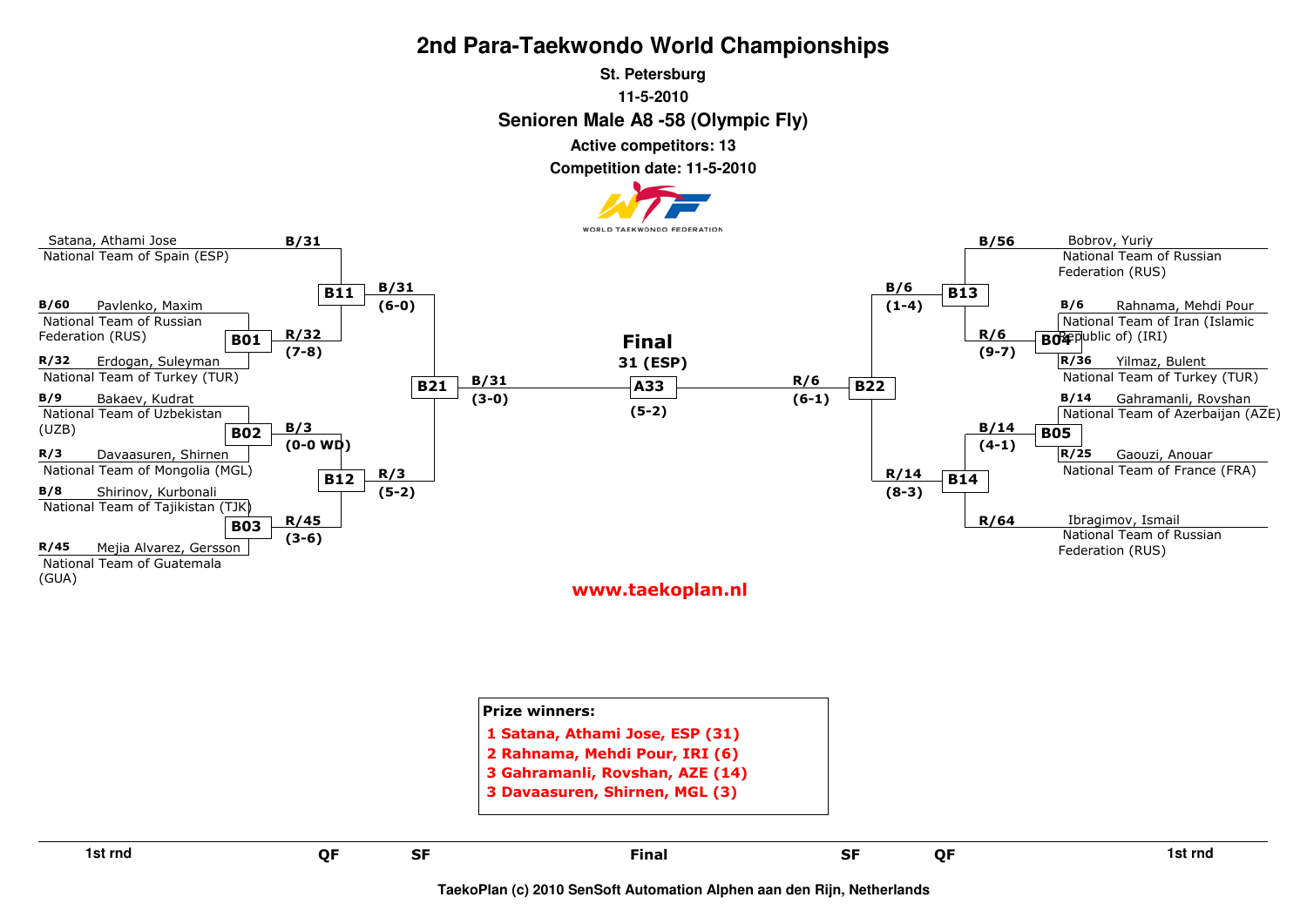#### **Senioren Male A8 -68 (Olympic Feather) St. Petersburg11-5-2010**

**Active competitors: 13**

**Competition date: 11-5-2010**



| 1st rnd | QF | <b>SF</b> | <b>Final</b>                                                                                                                      | <b>SF</b> | QF | 1st rnd |
|---------|----|-----------|-----------------------------------------------------------------------------------------------------------------------------------|-----------|----|---------|
|         |    |           | 1 Hasanov, Huseyn, AZE (15)<br>2 Samadov, Mahmud, AZE (13)<br>3 Amado Garagarza, Gabriel, ESP (30)<br>3 Tokdogan, Yasin, TUR (37) |           |    |         |
|         |    |           | <b>Prize winners:</b>                                                                                                             |           |    |         |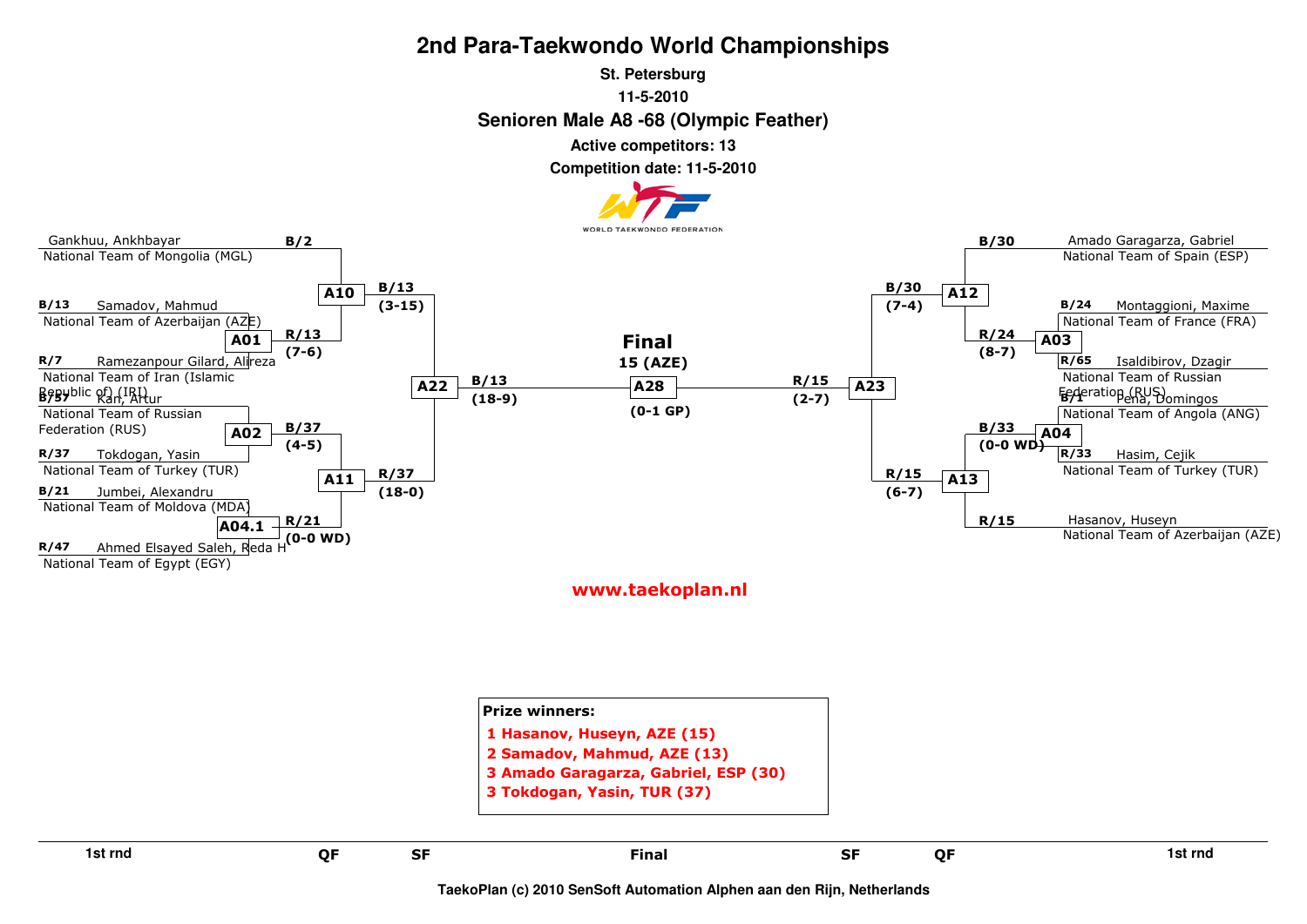**Senioren Male A8 +80 (Olympic Heavy) St. Petersburg11-5-2010Active competitors: 6**

**Competition date: 11-5-2010**





www.taekoplan.nl

Prize winners:1 Erdogan, Turan, TUR (35) 2 Bayramov, Jahangir, AZE (18)3 Aydogdu, Cengiz, TUR (39)3 Ataev, Zainutdinov, RUS (66)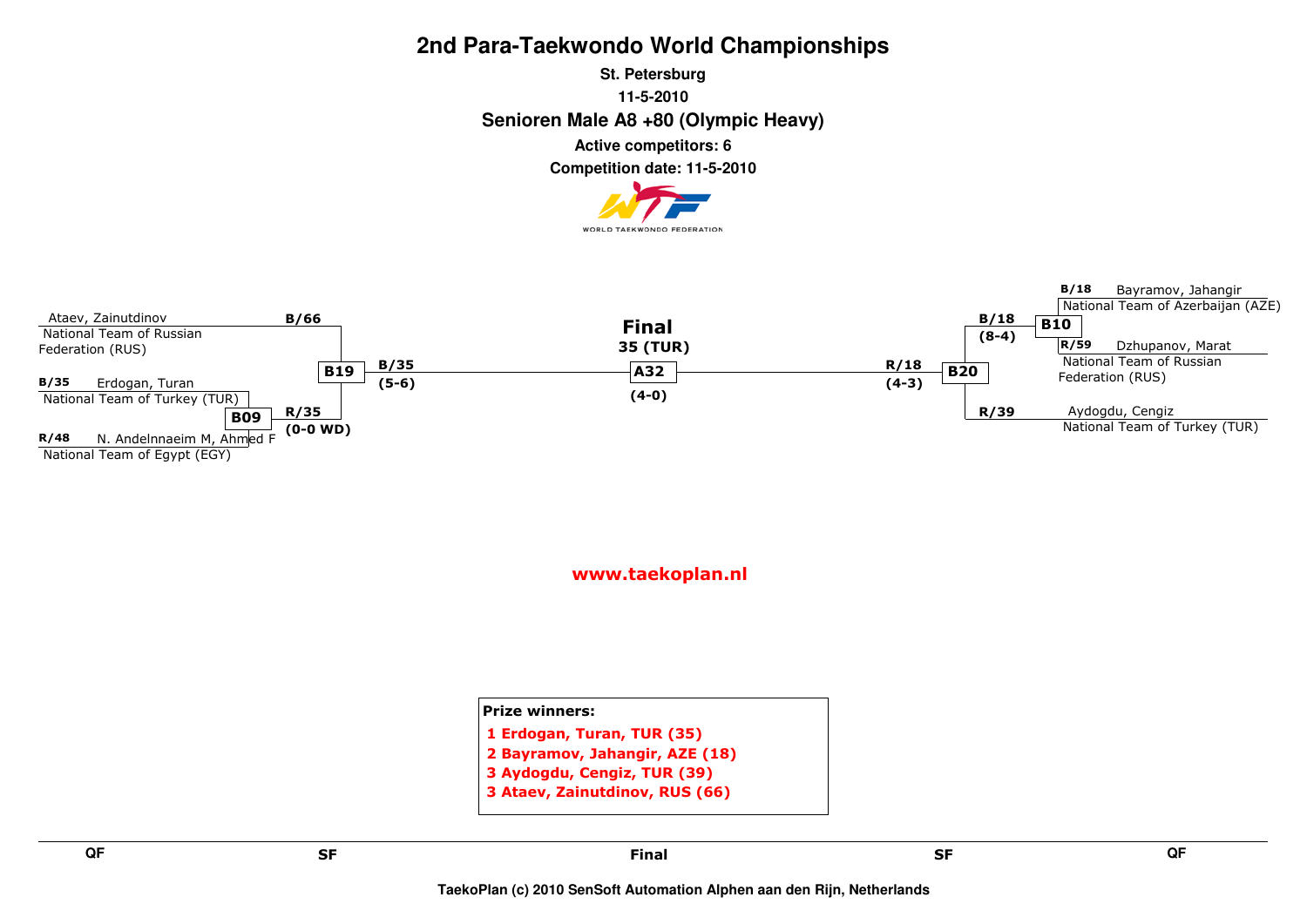**Senioren Female A8 +67 (Olympic heavy) St. Petersburg11-5-2010Competition date: 11-5-2010 Active competitors: 4**





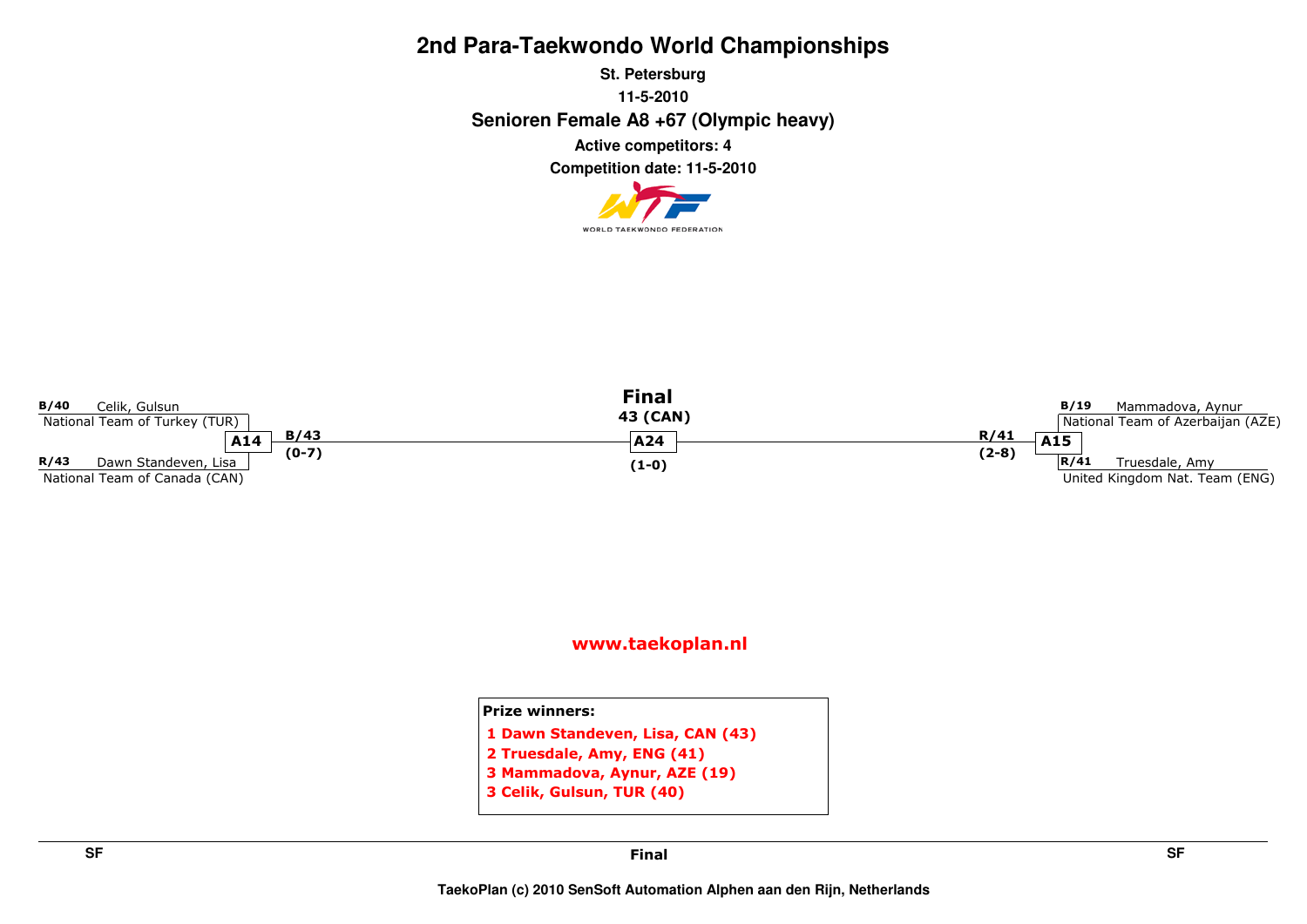**Senioren Male A56 -80 (Olympic Welter) St. Petersburg11-5-2010Active competitors: 8**

**Competition date: 11-5-2010**





www.taekoplan.nl

Prize winners:1 Andrew Currie, Steven, AUS (42)2 Jafarzadeh, Mahmoud, IRI (5)3 Sairanen, Matti, FIN (20)

3 Gokbaba, Yasar Sami, TUR (38)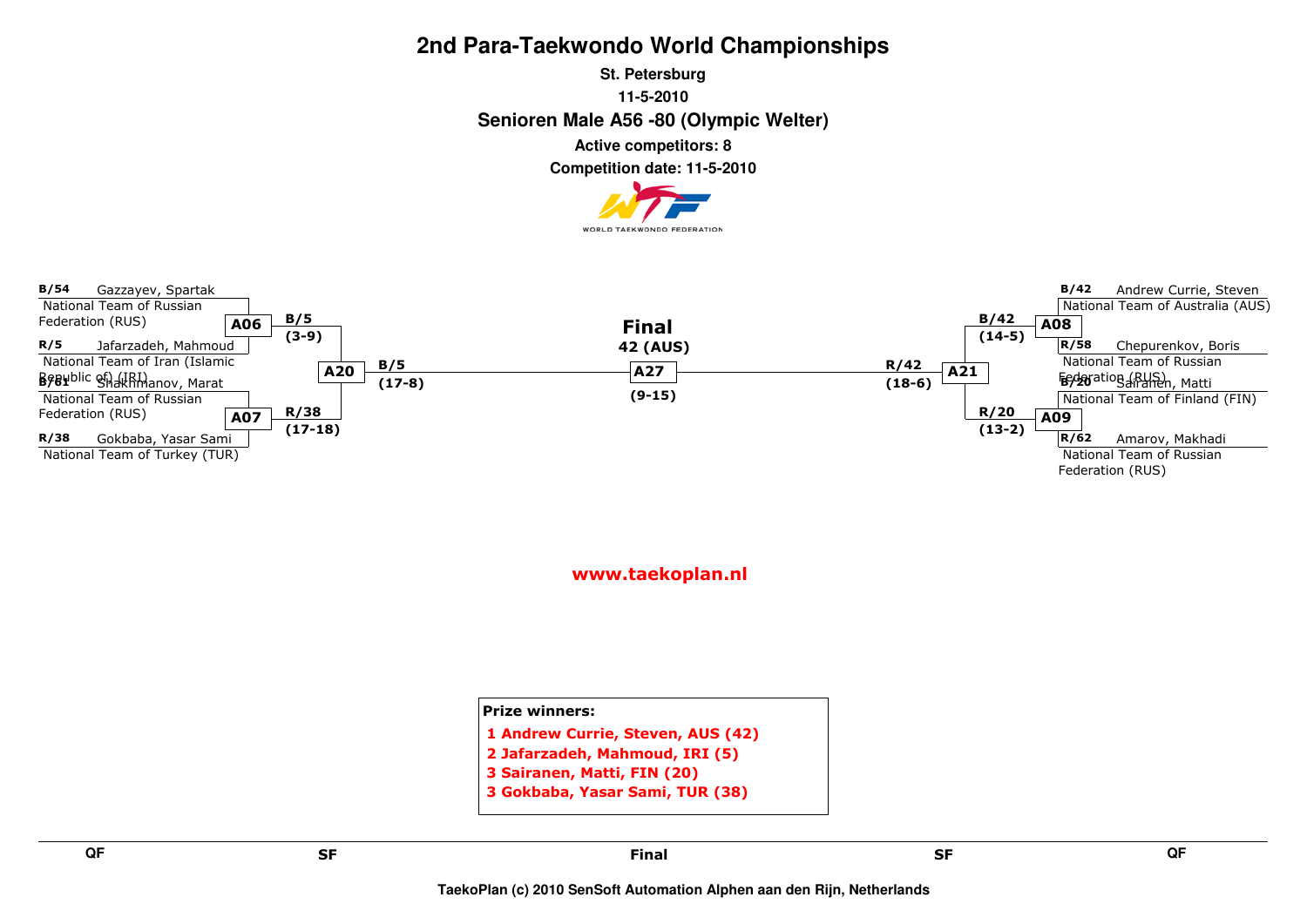**Senioren Female A56 -49 (Olympic Fly) St. Petersburg11-5-2010Competition date: 11-5-2010 Active competitors: 2**



| <b>55 (RUS)</b>                     |          |                                     |  |  |  |  |
|-------------------------------------|----------|-------------------------------------|--|--|--|--|
| B/55<br>Sheykhakhmedova, Dilyara    | A29      | Papizhuk, Anastasya<br>R/63         |  |  |  |  |
| National Team of Russian Federation |          | National Team of Russian Federation |  |  |  |  |
| (RUS)                               | $(10-2)$ | (RUS)                               |  |  |  |  |

www.taekoplan.nl

Prize winners:

1 Sheykhakhmedova, Dilyara, RUS (55)2 Papizhuk, Anastasya, RUS (63)

**TaekoPlan (c) 2010 SenSoft Automation Alphen aan den Rijn, Netherlands**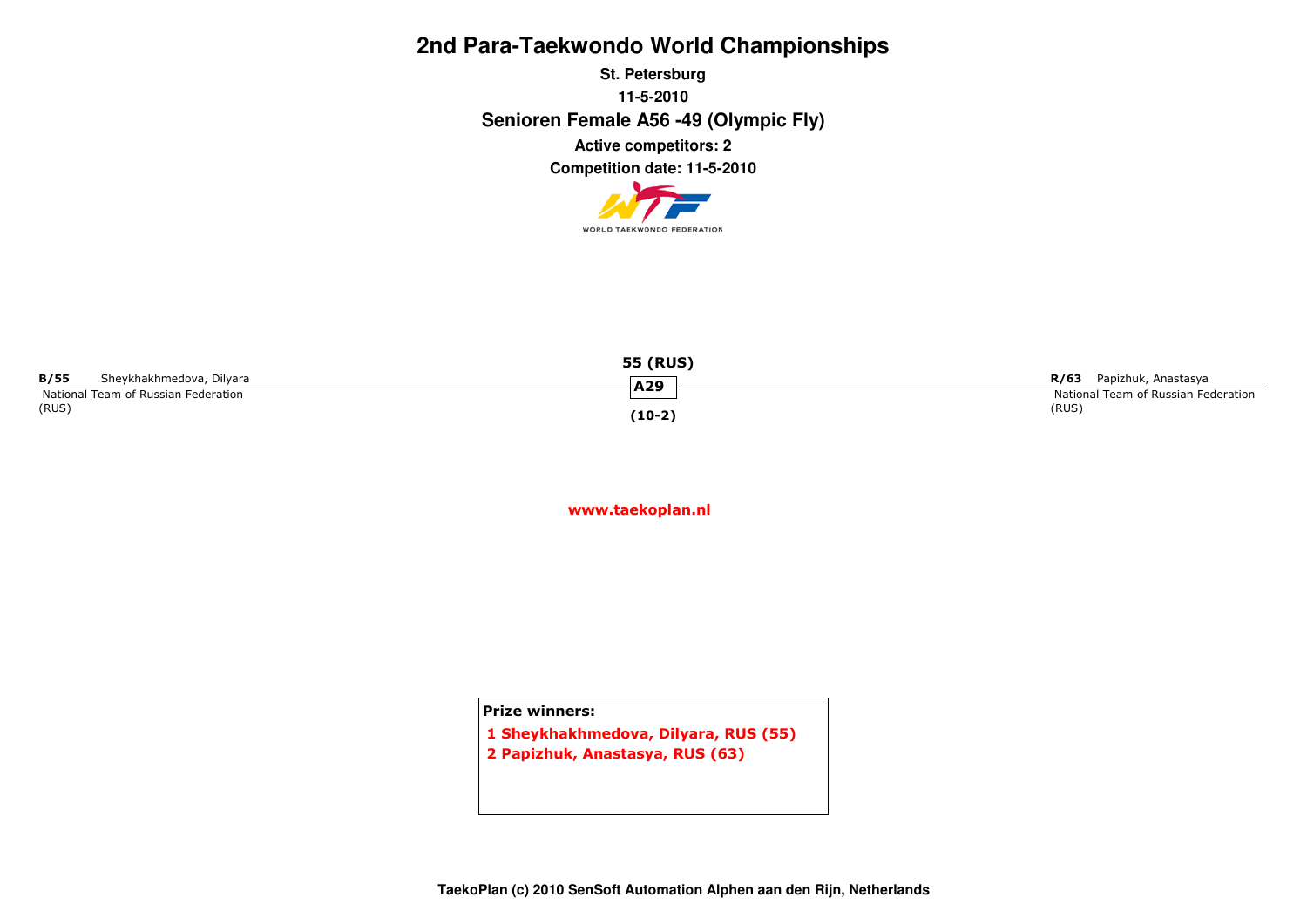**Senioren Male A78 -80 (Olympic Welter) St. Petersburg11-5-2010Competition date: 11-5-2010 Active competitors: 4**